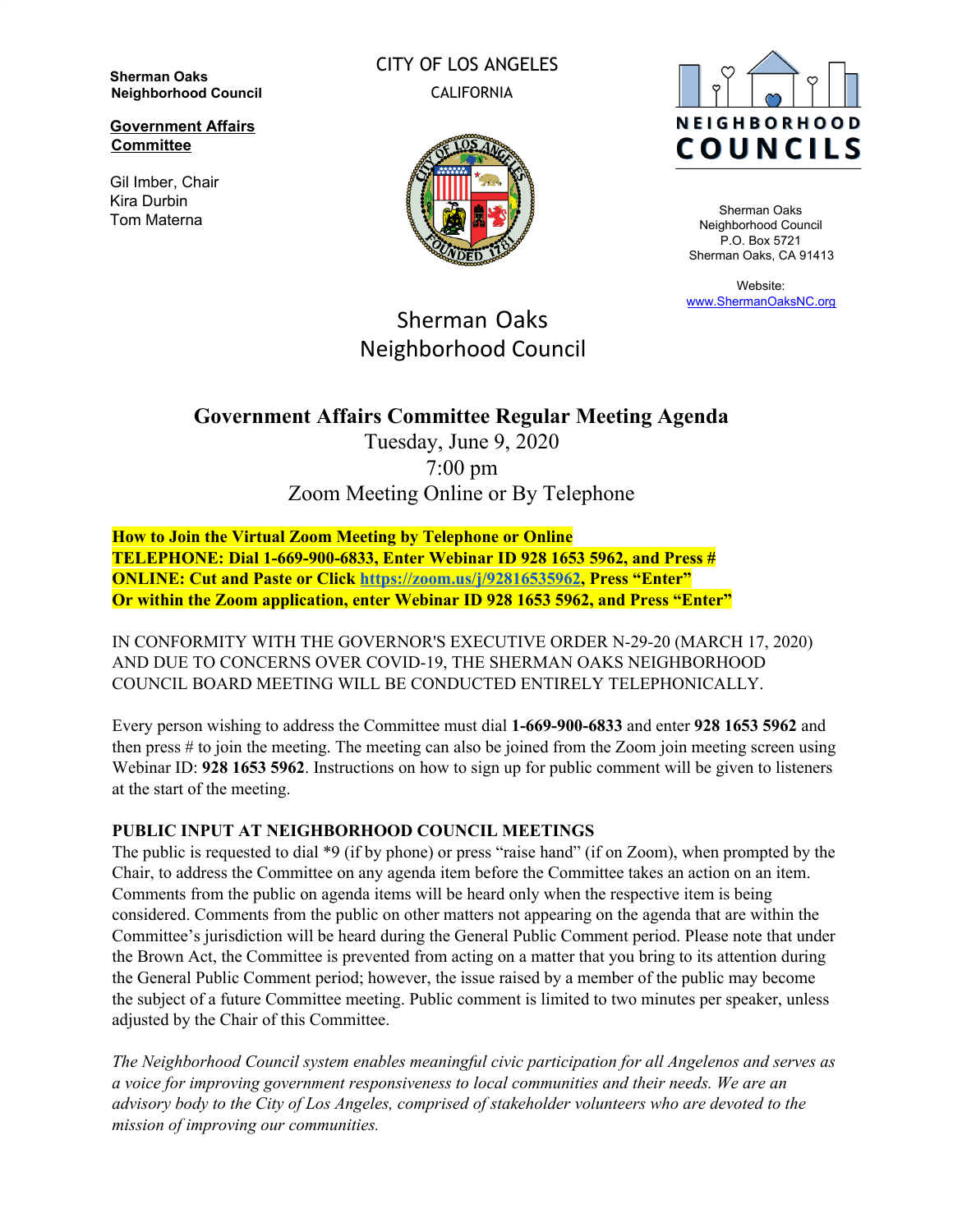Sherman Oaks Neighborhood Council Government Affairs Committee Agenda, Tuesday, June 9, 2020, 7:00 pm Page 2

- **1. Call to Order**
- **2. Roll Call**
- **3. Administrative Motions**
	- a. There are no minutes from a prior meeting.

## **4. Comments by Public Officials**

## **5. Chair's Report**

## **6. Action Items Which May Be Voted Upon**

- a. [CF 20-0690](https://cityclerk.lacity.org/lacityclerkconnect/index.cfm?fa=ccfi.viewrecord&cfnumber=20-0690). Murder of George Floyd / Condemnation.
	- i. Possible Motion and Vote.
- b. [CF 20-0686](https://cityclerk.lacity.org/lacityclerkconnect/index.cfm?fa=ccfi.viewrecord&cfnumber=20-0686). George Floyd / After-Action Report / Los Angeles Police Department (LAPD) Actions / Civil Unrest / May 29, 2020.
	- i. Possible Motion and Vote.

## **7. Additional Items for Discussion**

- a. Overview of Government Affairs Committee, purpose, membership.
- b. [CF 20-0608](http://clkrep.lacity.org/onlinedocs/2020/20-0608_mot_05-19-2020.pdf). Office of Anti-Corruption and Transparency / Independent Auditors and Investigators / Land Use Approval Oversight and Monitoring / Quid Pro Quo Activity.
- c. Possible agenda items for next meeting.

## **8. Public Comments on Non-Agenda Items Within the Committee's Jurisdiction**

### **9. Adjournment**

\*All action items in **6.** contain a hyperlink to the source legislation under consideration by this Committee.

### **THE AMERICAN WITH DISABILITIES ACT (ADA)**

As a covered entity under Title II of the Americans with Disabilities Act, the City of Los Angeles does not discriminate on the basis of disability and upon request will provide reasonable accommodation to ensure equal access to its programs, services, and activities. Sign language interpreters, assisted listening devices, or other auxiliary aids and/or services may be provided upon request. To ensure availability of services, please make your request at least 3 business days (72 hours) prior to the meeting by contacting the Department of Neighborhood Empowerment by calling (213) 978-1551 or email: [NCsupport@lacity.org](mailto:NCsupport@lacity.org)

## **PUBLIC ACCESS OF RECORDS**

In compliance with Government Code section 54957.5, non-exempt writings that are distributed to a majority or all of the board in advance of a meeting may be viewed at our website: [www.ShermanOaksNC.org](http://www.shermanoaksnc.org/) or at the scheduled meeting. In addition, if you would like a copy of any record related to an item on the agenda, please email: [gil.imber.sonc@gmail.com.](mailto:gil.imber.sonc@gmail.com)